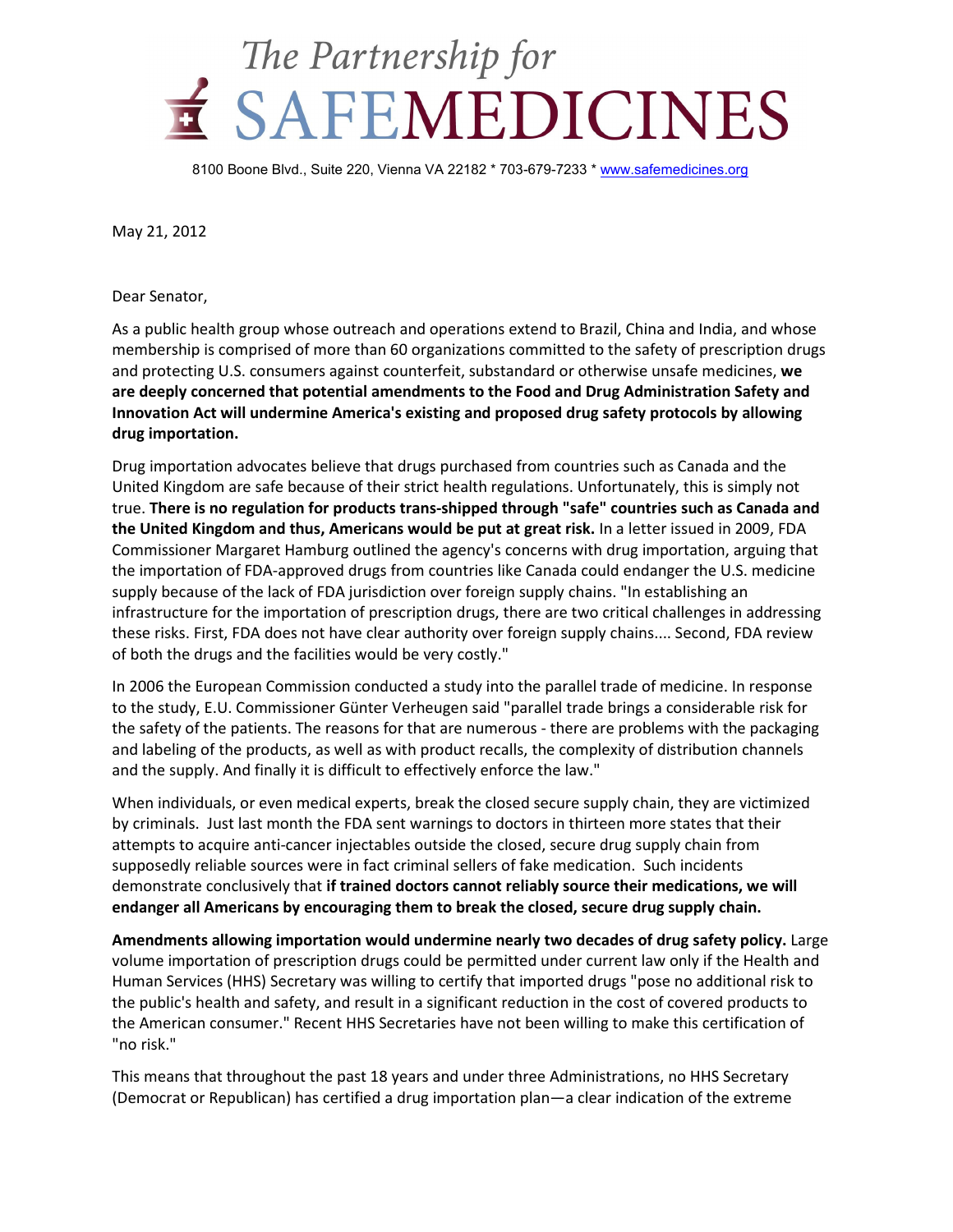

safety concerns associated with drug importation and the challenges with ensuring safety of the globalized drug supply.

We urge Congress to focus on creating substantive programs that protect the nation's drug supply to maintain access to safe medicines. The risks of policy failure fall upon this country's most vulnerable and traditionally underserved minorities.

With very best regards,

#### **Marv Shepherd, PhD**

President, Partnership for Safe Medicines Director of Pharmacoeconomics, University of Texas School of Pharmacy

### **Bryan A. Liang, MD, PhD, JD**

Vice President, Partnership for Safe Medicines Executive Director, Institute of Health Law Studies, California Western School of Law Director, San Diego Center for Patient Safety, University of California San Diego School of Medicine

### **Thomas T. Kubic**

Treasurer, Partnership for Safe Medicines President & CEO, Pharmaceutical Security Institute

*Other signers in alphabetical order* 

**Edith A. Rosato, RPh, IOM,** Chief Executive Officer Academy of Managed Care Pharmacy

**Brian Kennedy,** Director Alliance for Patient Access

**William G. Lang, MPH,** Vice President, Policy and Advocacy American Association of Colleges of Pharmacy

**Virginia T. Ladd,** President American Autoimmune Related Diseases Association

**Charles C. Partridge,** Director, Government Relations American Military Society

**Thomas E. Menighan, BSPharm, MBA, ScD (Hon), FAPhA,** Executive Vice President and CEO American Pharmacists Association

**Ralph G. Neas, President and CEO**  Generic Pharmaceutical Association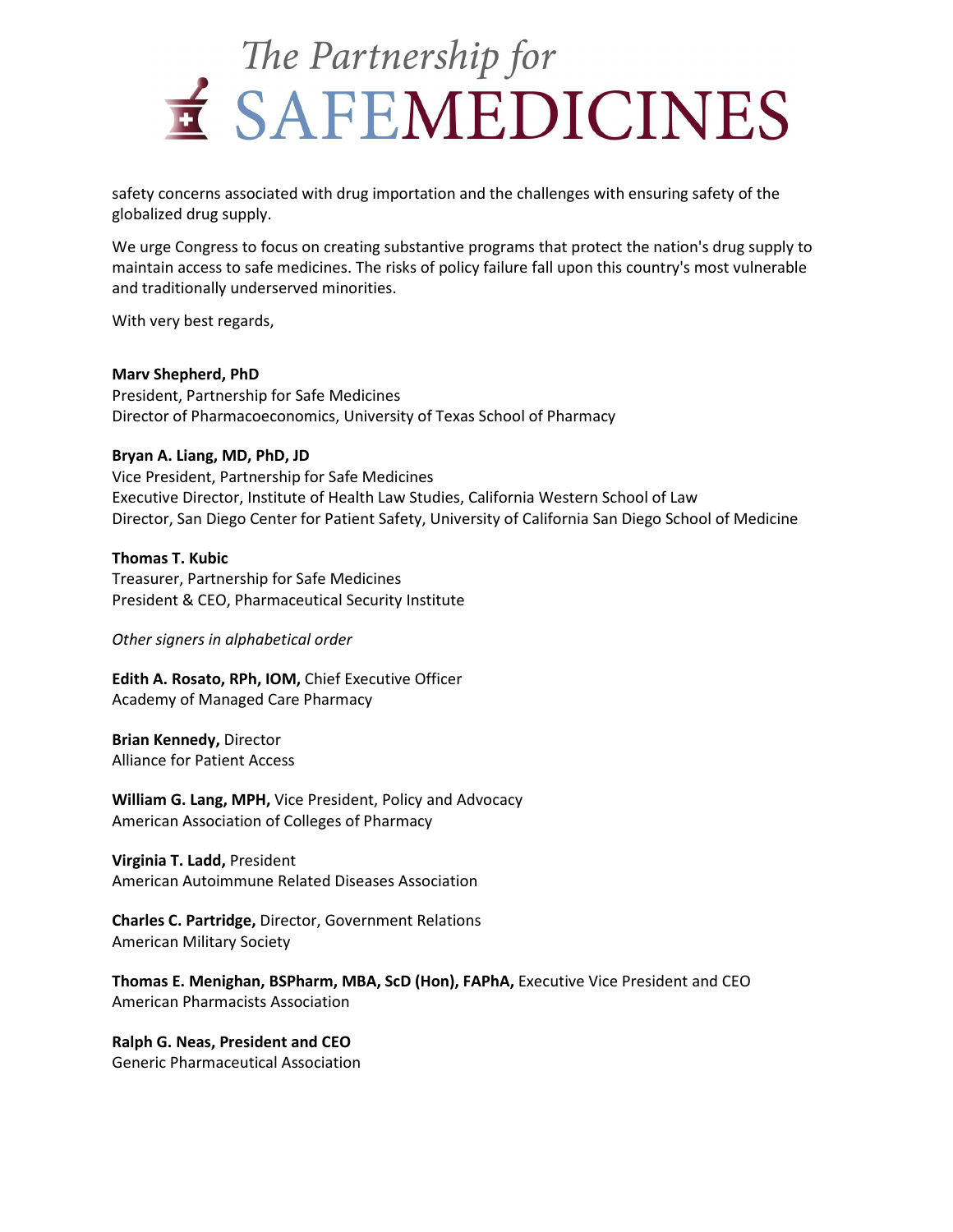# The Partnership for E SAFEMEDICINES

**James "Jim" R. Bracewell,** Executive Vice President & CEO Georgia Pharmacy Association

**Mary R. Grealy,** President Healthcare Leadership Council

**John Gray,** President & CEO Healthcare Distribution Management Association

**Dean J. Paranicas,** President and Chief Executive Officer HealthCare Institute of New Jersey (HINJ)

**J. Michael Patton,** Executive Director Illinois Pharmacists Association

**Mike Cohen,** President Institute for Safe Medication Practices

**Bob Barchiesi**, President International AntiCounterfeiting Coalition

**Bill Bro,** Survivor and CEO Kidney Cancer Association

**Ana Fadich, MPH, CHES,** Director, Programs & Health Promotion Men's Health Network

**Julie Johnson, RPh,** Executive Vice President Minnesota Pharmacists Association

**Rebecca P. Snead,** Executive Vice President & CEO National Alliance of State Pharmacy Associations

**Carmen Catizone, MS, RPh, DPh,** Executive Director National Association of Boards of Pharmacy

**Carol Kelly,** Senior Vice President, Government Affairs and Public Policy National Association of Chain Drug Stores

**Charlie Cichon,** Executive Director National Association of Drug Diversion Investigators

**Joe Trauger,** VP Human Resources Policy National Association of Manufacturers (NAM)

**Joni Cover, JD,** Executive Vice President Nebraska Pharmacists Association